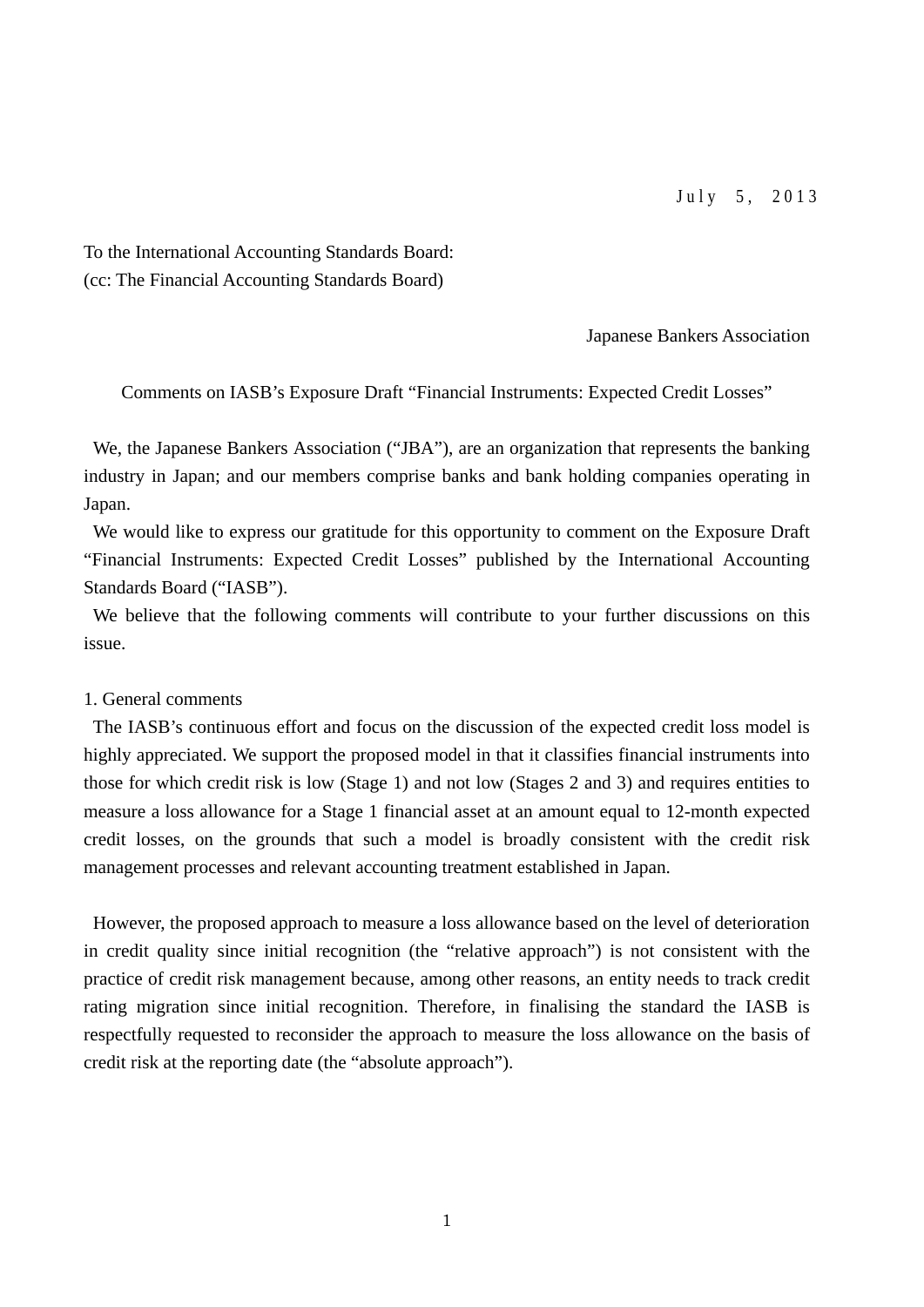#### 2. Convergence

We request that the IASB and the Financial Accounting Standards Board (FASB) establish a common model for expected credit loss. If financial institutions account for assets with similar credit risk by different ways in their financial statements, it may give rise to confusion, undermining the users' benefits.

Further, if different models were adopted by the IASB and the FASB, it will cause an undue burden on the preparers of financial statements. Therefore, we would like to again request both the Boards to reconsider, from the perspective of costs and benefits, a common expected credit loss model.

#### 3. Comments to Exposure Draft's individual questions

#### Question 1

- (a) Do you agree that an approach that recognises a loss allowance (or provision) at an amount equal to a portion of expected credit losses initially, and lifetime expected credit losses only after significant deterioration in credit quality, will reflect:
	- (i) the economic link between the pricing of financial instruments and the credit quality at initial recognition; and
	- (ii) the effects of changes in the credit quality subsequent to initial recognition?

If not, why not and how do you believe the proposed model should be revised?

(b) Do you agree that recognising a loss allowance or provision from initial recognition at an amount equal to lifetime expected credit losses, discounted using the original effective interest rate, does not faithfully represent the underlying economics of financial instruments? If not, why not?

(a) (b) We support the proposed approach to classify financial assets into those for which credit risk is low (Stage 1) and not low (Stages 2 and 3). However, we are not in support of the relative approach as it does not align with the practice of credit risk management, and instead strongly request the IASB to consider the adoption of the absolute approach. For details, please see our comment to Question 5.

<sup>(</sup>Our comment)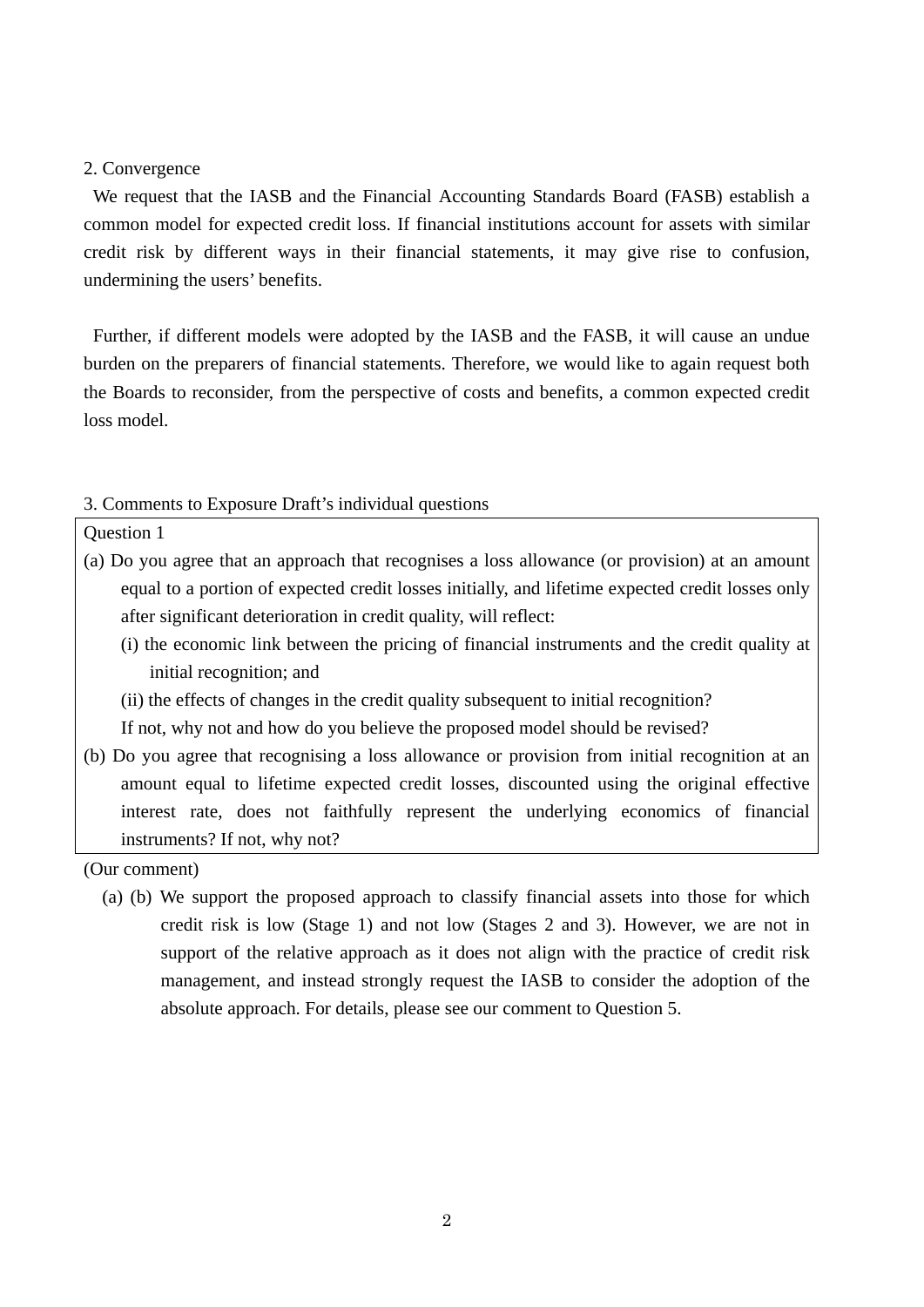# Question 2

- (a) Do you agree that recognising a loss allowance (or provision) at an amount equal to 12-month expected credit losses and at an amount equal to lifetime expected credit losses after significant deterioration in credit quality achieves an appropriate balance between the faithful representation of the underlying economics and the costs of implementation? If not, why not? What alternative would you prefer and why?
- (b) Do you agree that the approach for accounting for expected credit losses proposed in this Exposure Draft achieves a better balance between the faithful representation of the underlying economics and the cost of implementation than the approaches in the 2009 ED and the SD (without the foreseeable future floor)?
- (c) Do you think that recognising a loss allowance at an amount equal to the lifetime expected credit losses from initial recognition, discounted using the original effective interest rate, achieves a better balance between the faithful representation of the underlying economics and the cost of implementation than this Exposure Draft?

(Our comment)

(a) We support the IASB's proposal to recognise a loss allowance (or provision) at "an amount equal to 12-month expected credit losses" and at "an amount equal to lifetime expected credit losses" because such approaches are broadly consistent with the credit risk management practice and related accounting treatment in Japan.

However, we do not concur with the relative approach as it is inconsistent with credit risk management practices, and strongly recommend that the IASB should adopt the absolute approach. For details, please see our comment to Question 5.

- (b) Although the cost of implementation is considered to be lower under this Exposure Draft than the 2009 ED and the SD (without the foreseeable future floor), we do not support the approach proposed by the Exposure Draft as explained above in our response to question 2(a).
- (c) It is considered unlikely that such an approach achieves a better balance than this Exposure Draft.

# Question 3

(b) Do you agree that, for financial assets that are mandatorily measured at FVOCI in accordance with the Classification and Measurement ED, the accounting for expected credit losses should be as proposed in this Exposure Draft? Why or why not?

<sup>(</sup>a) Do you agree with the proposed scope of this Exposure Draft? If not, why not?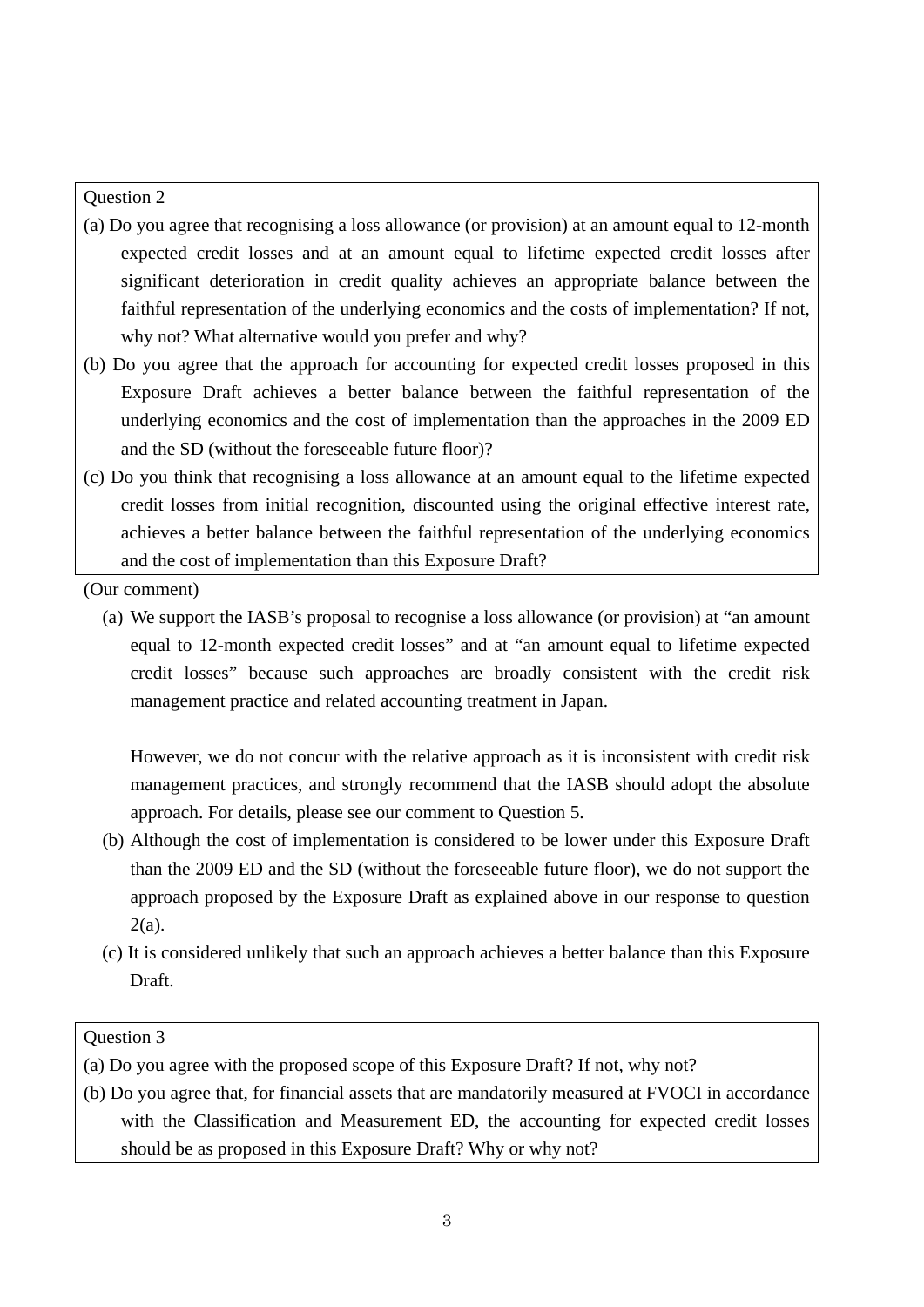In principle we agree with the proposed scope of this Exposure Draft however we would like to request that the IASB give due consideration to whether to apply the expected credit loss model to all debt securities. For example, the IASB may allow an exemption for highly-rated government bonds (e.g. those rated AA or above by an external rating agency).

#### (Basis)

 In applying the expected credit loss model to debt securities for example, it is necessary to consider specific methods to reflect credit losses on highly-rated government bonds, giving rise to increased operational complexity compared to current practices. Therefore, a careful consideration of this matter is requested taking into account costs and benefits.

# Question 4

Is measuring the loss allowance (or a provision) at an amount equal to 12-month expected credit losses operational? If not, why not and how do you believe the portion recognised from initial recognition should be determined?

(Our comment)

It is considered that such measurement is operational.

#### Question 5

- (a) Do you agree with the proposed requirement to recognise a loss allowance (or a provision) at an amount equal to lifetime expected credit losses on the basis of a significant increase in credit risk since initial recognition? If not, why not and what alternative would you prefer?
- (b) Do the proposals provide sufficient guidance on when to recognise lifetime expected credit losses? If not, what additional guidance would you suggest?
- (c) Do you agree that the assessment of when to recognise lifetime expected credit losses should consider only changes in the probability of a default occurring, rather than changes in expected credit losses (or credit loss given default ('LGD'))? If not, why not and what would you prefer?
- (d) Do you agree with the proposed operational simplifications, and do they contribute to an appropriate balance between faithful representation and the cost of implementation?
- (e) Do you agree with the proposal that the model shall allow the re-establishment of a loss allowance (or a provision) at an amount equal to 12-month expected credit losses if the criteria for the recognition of lifetime expected credit losses are no longer met? If not, why not, and what would you prefer?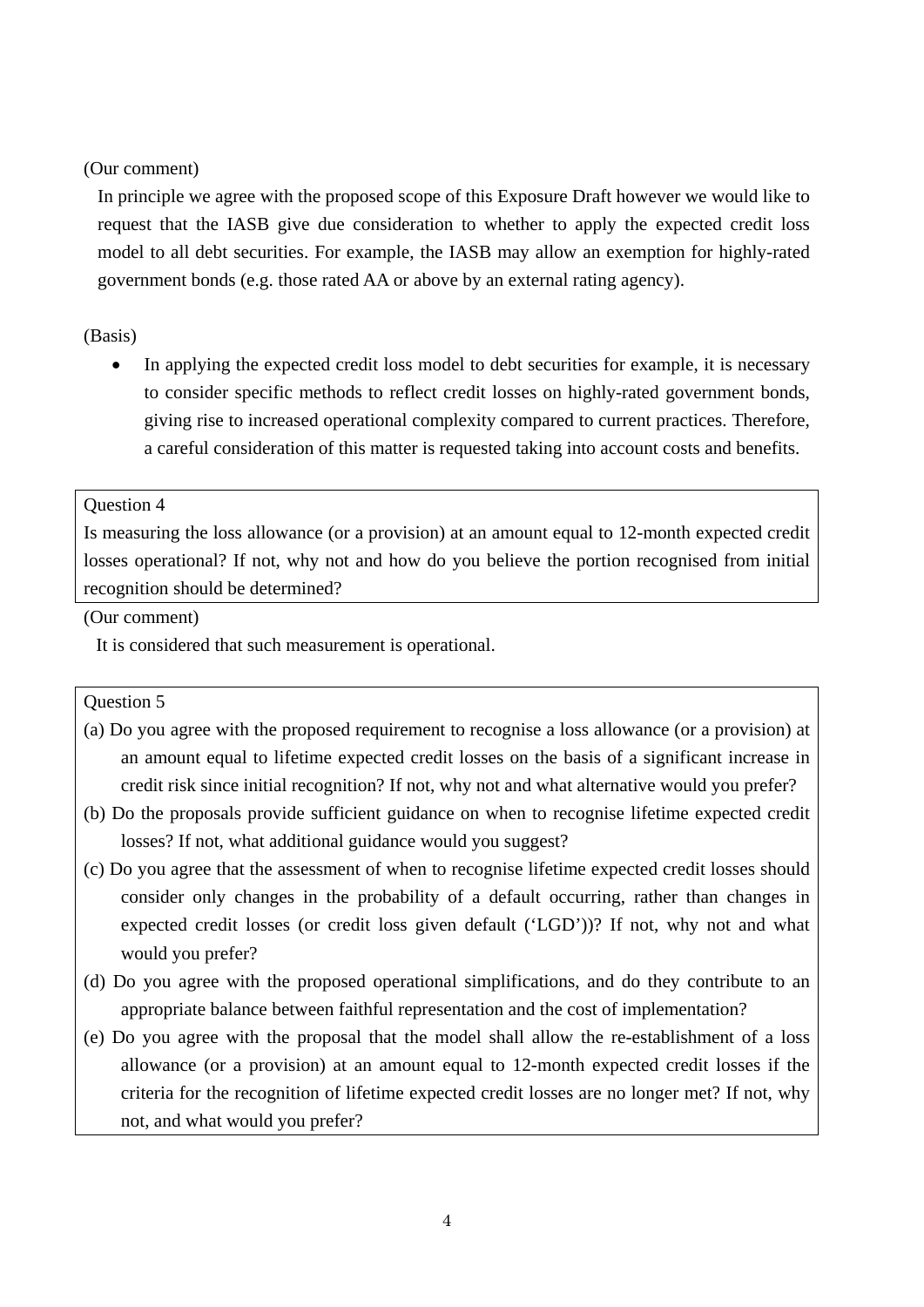- (a) We do not support the proposed requirement to recognise a loss allowance (or a provision) at an amount equal to lifetime expected credit losses on the basis of a significant increase in credit risk since initial recognition, which is an approach based on the level of deterioration in credit quality since initial recognition (the "relative approach").
- (b) It is considered that the proposals do not provide sufficient guidance.
- (c) In general we agree with the proposal. However, it would be more practical if an EL-based assessment including LGD could be applied to portfolios where the impact is immaterial.
- (d) We are not in a position to comment on this question as we do not support the approach referred to in Question 5(a).
- (e) We agree with the proposal.

# (Basis)

(a) Basis for our disagreement

- Where the relative approach is adopted and a loss allowance (or a provision) is recognised at an amount equal to 12-month expected credit losses or at an amount equal to lifetime expected credit losses (i.e. Stage 1 or Stage 2), if the credit risk on a financial instrument was high at initial recognition and has not increased since this time, a loss allowance for such an instrument is recognised only at an amount equal to 12-month expected credit losses. On the other hand, if the credit risk on a financial instrument has increased since initial recognition, it becomes subject to the recognition of lifetime expected credit losses even if the absolute credit risk level is lower than the instrument in the former case. This significantly differs from current practices which determine the provision rate based on the level of credit risk at the time of measurement.
- The proposed relative approach requires the monitoring of "a significant increase in the credit risk since initial recognition." Therefore, banks need to track the credit rating migration by the system from initial recognition. When the expected cash flow (ECF) model was discussed, it was concluded that, if the tracking of rating migration is required, the model was operationally difficult to apply to open portfolios. This Exposure Draft faces the same issue.
- As an alternative, we prefer the absolute approach which recognises the loss allowance at an amount equal to lifetime expected credit losses when a financial instrument that is not impaired has reached a certain level of credit risk. By excluding the requirement to identify the deterioration in credit quality since initial recognition, consistency with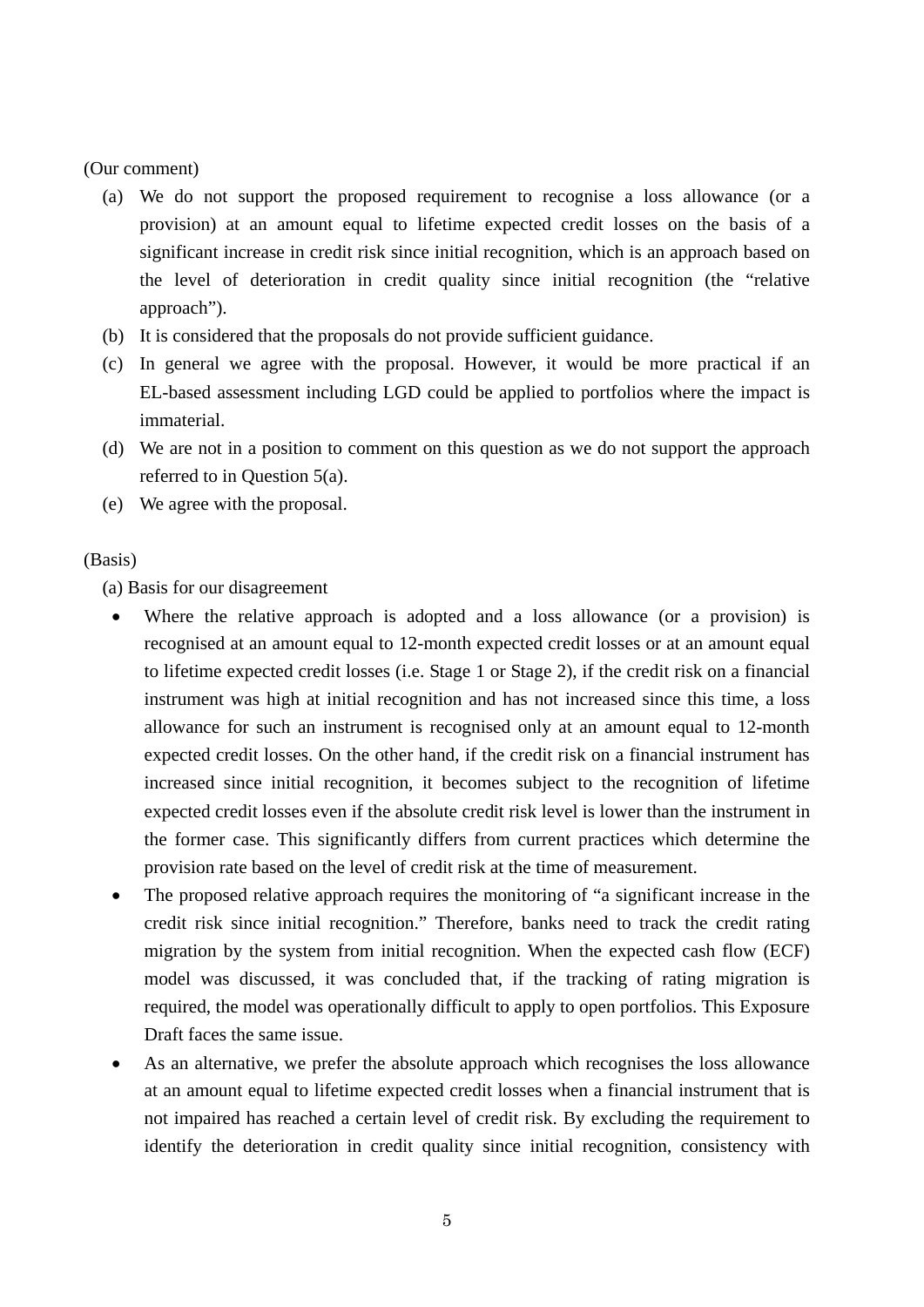current credit risk management practice will be maintained as well as banks will be released from rating migration tracking burdens thereby reducing the cost of implementation as compared the relative approach. In addition to such an operational advantage, the absolute approach is in line with credit risk management practices carried out by financial institutions and thus is capable of providing more useful loss allowance information to investors.

 If the relative approach is to be adopted, its operational difficulties can be considerably mitigated by adopting the following approaches. In addition to a considerably limited example described in the Exposure Draft (i.e. the external credit rating of 'investment grade'), the definition of Stage 1 "having low credit quality (level)", which is an exception to the case of "a significant increase in the credit risk", should be allowed to include "those with no creditworthiness issues when assessed by a financial institution's own internal rating process and therefore to which a new loan would be issued in the ordinary course of business."

(b) Additional guidance

 If the relative approach is to be adopted, additional guidance will be required in respect of a broader definition of "having low credit quality" which is described in the above paragraph (a), financial assets that are credit-impaired at initial recognition and a simplified approach applied to immaterial and low-impact financial assets on which contractual cash flows have been modified. Further, specific guidance on how to apply the proposals under this Exposure Draft to open portfolios as well as how to estimate lifetime expected credit losses is also necessary.

The guidance on the treatment of loan commitments is also considered as necessary. Please see our comment to Question 9.

# Question 6

- (a) Do you agree that there are circumstances when interest revenue calculated on a net carrying amount (amortised cost) rather than on a gross carrying amount can provide more useful information? If not, why not, and what would you prefer?
- (b) Do you agree with the proposal to change how interest revenue is calculated for assets that have objective evidence of impairment subsequent to initial recognition? Why or why not? If not, for what population of assets should the interest revenue calculation change?
- (c) Do you agree with the proposal that the interest revenue approach shall be symmetrical (ie that the calculation can revert back to a calculation on the gross carrying amount)? Why or why not? If not, what approach would you prefer?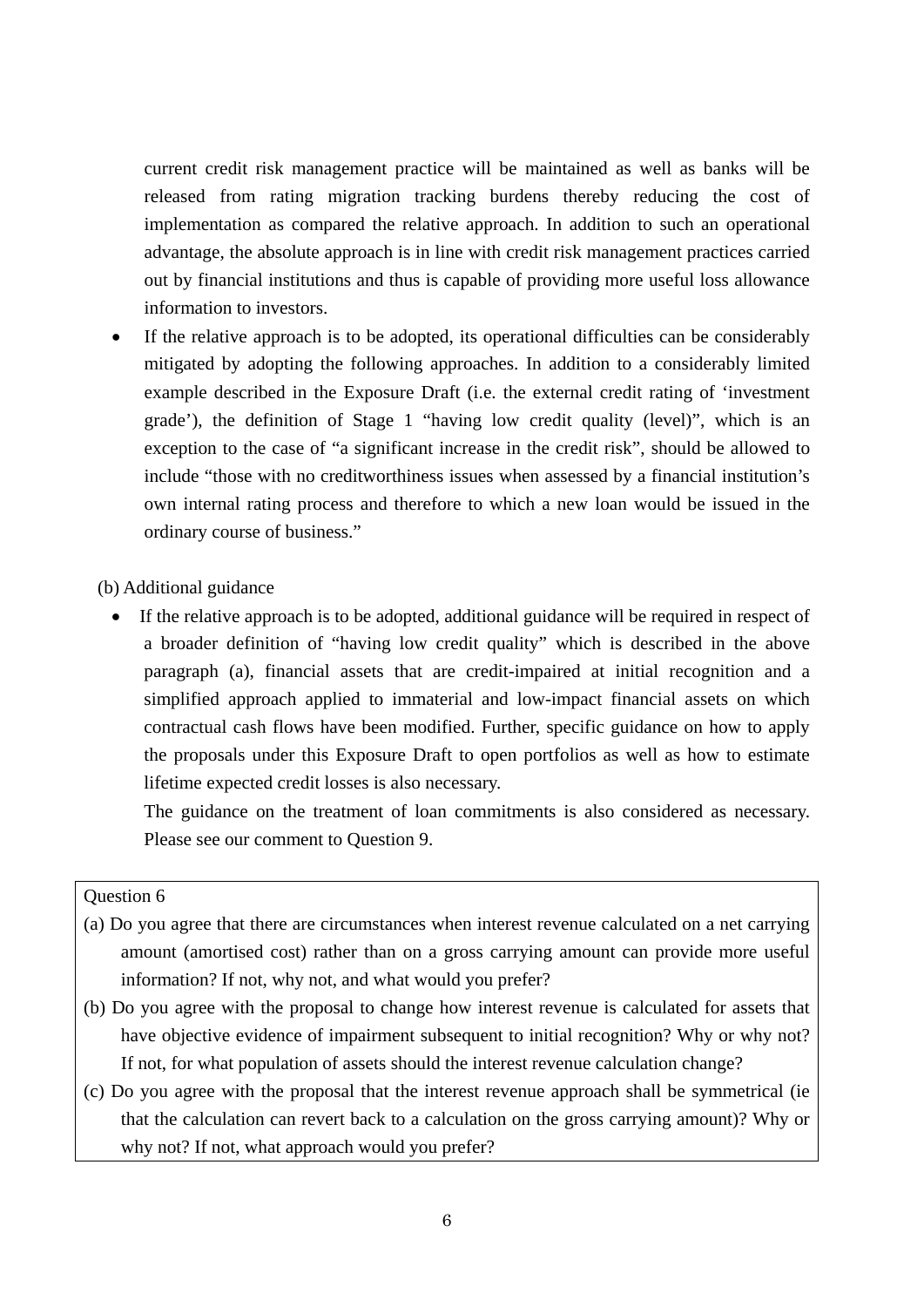(a) (b) (c) While these proposals are reasonable from a theoretical perspective, the accounting treatment of nonaccrual should also be permitted.

# (Basis)

• In Japan, it is a common accounting practice to suspend interest accruals for those receivables for which interest payments have not been made for a sustained period of time after the due date as well as bankrupt and quasi-bankrupt receivables. Such treatment is the result of seeking practical efficiency (i.e. to manage external legal claims (interest-bearing receivables) and at the same time to suspend interest accruals for such claims for financial accounting purposes) and that interest revenue from financial assets having objective evidence of impairment should not be recognised.

Therefore, the IASB is respectfully requested to note that there may be a case (region) where interest revenue calculated under this Exposure Draft may not contribute to the provision of useful information and thus nonaccrual accounting should be allowed.

 Further, this issue should also be looked at from a practical perspective. Some receivables/portfolios such as small-lot receivables including mortgages and credit card receivables, though having objective evidence of impairment, are aggregated to compute expected credit losses collectively. It would cause a significant burden in practice to allot expected credit losses of such receivables/portfolios to each asset, calculate the net carrying amount on an asset-by-asset basis and compute interest revenue by multiplying effective interest rates on an asset-by-asset basis. To solve this issue, the nonaccrual accounting may be adopted as a practical expedient.

#### Question 7

- (a) Do you agree with the proposed disclosure requirements? Why or why not? If not, what changes do you recommend and why?
- (b) Do you foresee any specific operational challenges when implementing the proposed disclosure requirements? If so, please explain.
- (c) What other disclosures do you believe would provide useful information (whether in addition to, or instead of, the proposed disclosures) and why?

(Our comment)

We support the proposed disclosure requirements in that comparison and qualitative disclosure required under the SD can cover quantitative disclosure, but disagree with some requirements. In addition, paragraph 32 which allows cross-reference to other statements (e.g. a risk report)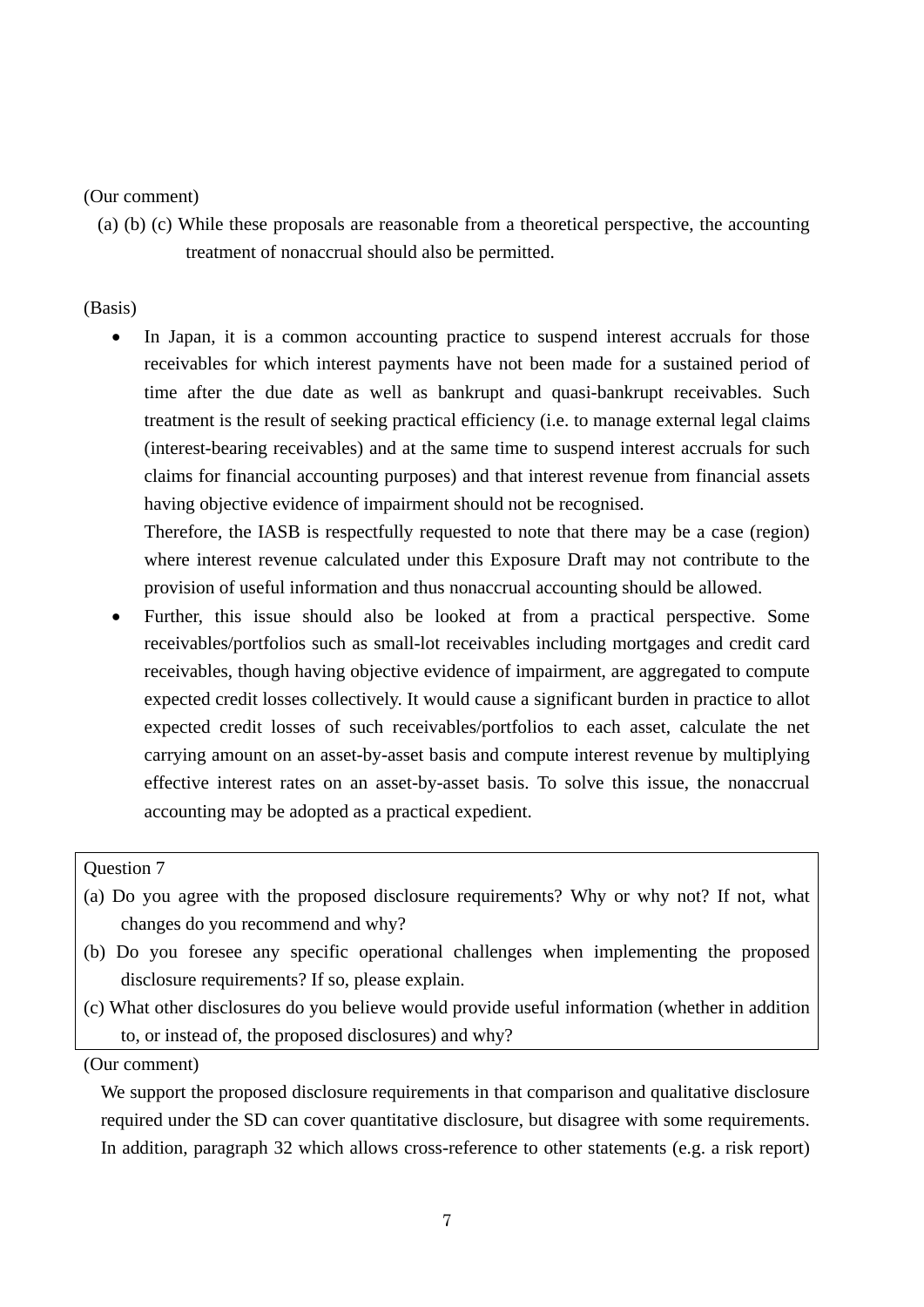is not considered to be practical.

(Basis)

 While the Exposure Draft requires an entity to provide a reconciliation of the opening balance to the closing balance for financial assets in order to disclose the "amounts arising from expected credit losses," it is considered significantly difficult in practice to create such a reconciliation that results in the presentation of financial assets on a gross basis. Under the IASB's past financial statement presentation project, many financial statement users and other related parties pointed out the difficulty of gross-based presentation of each account on the statement of cash flows when using a direct method.<sup>1</sup> The IASB is respectfully requested to take into account the comments made in relation to the above-mentioned project in assessing the necessity of this disclosure requirement. In the meantime, we sought the opinion of analysts who are financial statement users regarding the effectiveness of substantially presenting financial assets on a gross basis. They responded that such information was unnecessary.

If this reconciliation requirement is retained in the final standard, we would like to request the IASB to give due regard to the following points. Banks do not obtain information to categorise "newly originated or purchased financial assets" and "repayment" because certain debt financial instruments are frequently rolled over after a short period of time. To collect such information would require significant system development. Further, this information is likely to result in a considerably large numbers, which is unlikely to be useful information for decision making purposes. Therefore, the Exposure Draft should be amended to allow a net-based disclosure of "newly originated or purchased financial assets" and "repayment."

 In paragraph 38, the Exposure Draft gives a description of the disclosure requirements related to the modification of terms. However, the required information, such as the re-default rate, is not recorded under current credit risk management practices and thus will necessitate systems modification among other things.

Further, such information is required to be disclosed subsequent to the modification on an ongoing basis and therefore a degree of data tracking will be required and thus increasing burdens in practice, while providing little benefit. Given this, the IASB is respectfully requested to give thorough consideration to this disclosure requirement.

 Since banks are subject to significant disclosure requirements under the Basel regulatory capital framework, we basically support the approach for permitting cross-reference from such disclosures. However, given (1) disclosures under the Basel capital

<sup>-</sup>1 http://www.ifrs.org/Meetings/MeetingDocs/IASB/2010/December/6th/WG-AP3-Statement-FSP-Final.pdf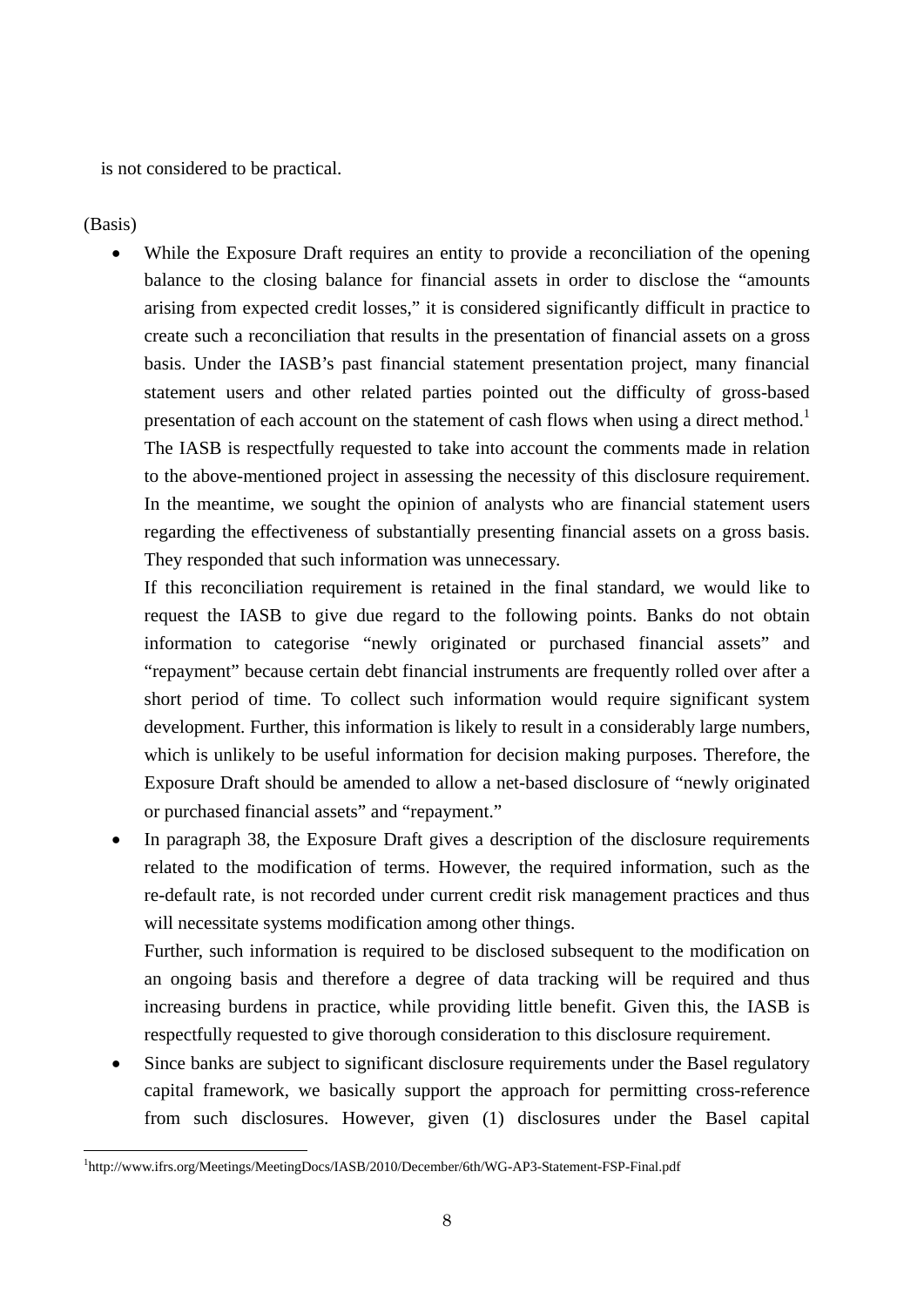requirements are not subject to audit, (2) the timing of such disclosures is later than the financial statements and for other reasons, it is difficult to put into practice such cross-reference. Therefore, instead of cross-referencing, it is requested that the IASB allows those entities disclosing their risks under other regulatory frameworks such as the Basel capital requirements to integrate its risk disclosure (e.g. into disclosure under the Basel capital requirements) and not require any particular disclosure in the financial statements.

#### Question 8

Do you agree with the proposed treatment of financial assets on which contractual cash flows are modified, and do you believe that it provides useful information? If not, why not and what alternative would you prefer?

(Our comment)

We basically support the proposed treatment of financial assets on which contractual cash flows are modified. Nonetheless, a simplified method should be allowed in accordance with the size and materiality of such portfolios.

#### (Basis)

 Discounting the modified contractual cash flows to the present value at the financial asset's original effective interest rate would create a significant burden. Therefore, from the perspective of costs and benefits, where reasonable depending on the size and materiality of the portfolio, a simplified method which has similar effects as the method to discount to present value should be allowed especially in calculating a modified carrying amount of open portfolios

#### Question 9

- (a) Do you agree with the proposals on the application of the general model to loan commitment and financial guarantee contracts? Why or why not? If not, what approach would you prefer?
- (b) Do you foresee any significant operational challenges that may arise from the proposal to present expected credit losses on financial guarantee contracts or loan commitments as a provision in the statement of financial position? If yes, please explain.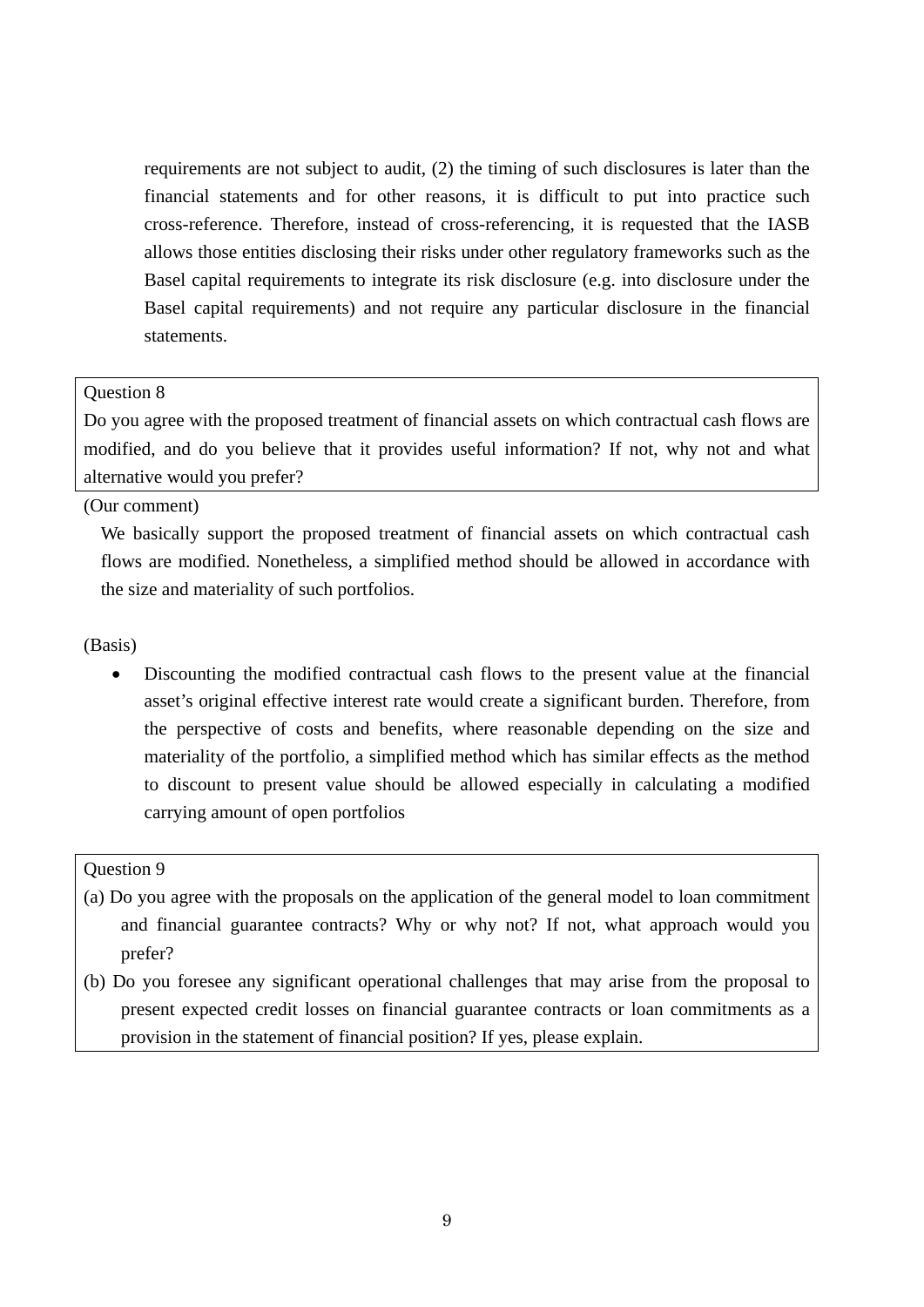We agree with the proposals on the application of the general model to loan commitment and financial guarantee contracts, but consider it necessary to carefully discuss the calculation method of provisions for loan commitment and financial guarantee contracts.

# (Basis)

- The same approach to calculate impairment allowances for loans should also be taken for loan commitments because the same risk management approach for loans is applied to loan commitment and financial guarantee contracts.
- On the other hand, from an accounting perspective loans and financial guarantee contracts<sup>2</sup> are recognised as assets at the year-end whereas the undrawn portion of loan commitments is not. The Exposure Draft does not provide specific guidance (e.g. a method to estimate the draw-down rate) on the recognition of provisions for off balance sheet assets such as loan commitments and therefore it is considerably difficult to put it into practice at present. The IASB is respectfully requested to specify detailed methods such as permitting the application of Basel-based drawn-down rate in light of consistency with credit risk management practices and allowing flexible operation in accordance with loss probability or business practices across jurisdictions.
- The IASB proposes that the remaining life of a loan commitment and financial guarantee contract should be the remaining contractual period, or shorter period, over which it is exposed to credit risk, which is considered to be reasonable. Some argue that expected credit losses should be calculated over a longer period than the legal period based on business practice (a substantial period<sup>3</sup>), but such a view is not in line with the proposal to calculate expected credit losses on financial assets such as loans over the remaining contractual period. Further, if the substantial period is applied, there is a concern that it may be difficult to maintain objectivity and may undermine comparability.

# Question 10

- (a) Do you agree with the proposed simplified approach for trade receivables and lease receivables? Why or why not? If not, what changes do you recommend and why?
- (b) Do you agree with the proposed amendments to the measurement on initial recognition of trade receivables with no significant financing component? If not, why not and what would you propose instead?

(Our comment)

<sup>-</sup>2 Under JGAAP, financial guarantee contracts are recognised on the balance sheet.

<sup>3</sup> Behavioral life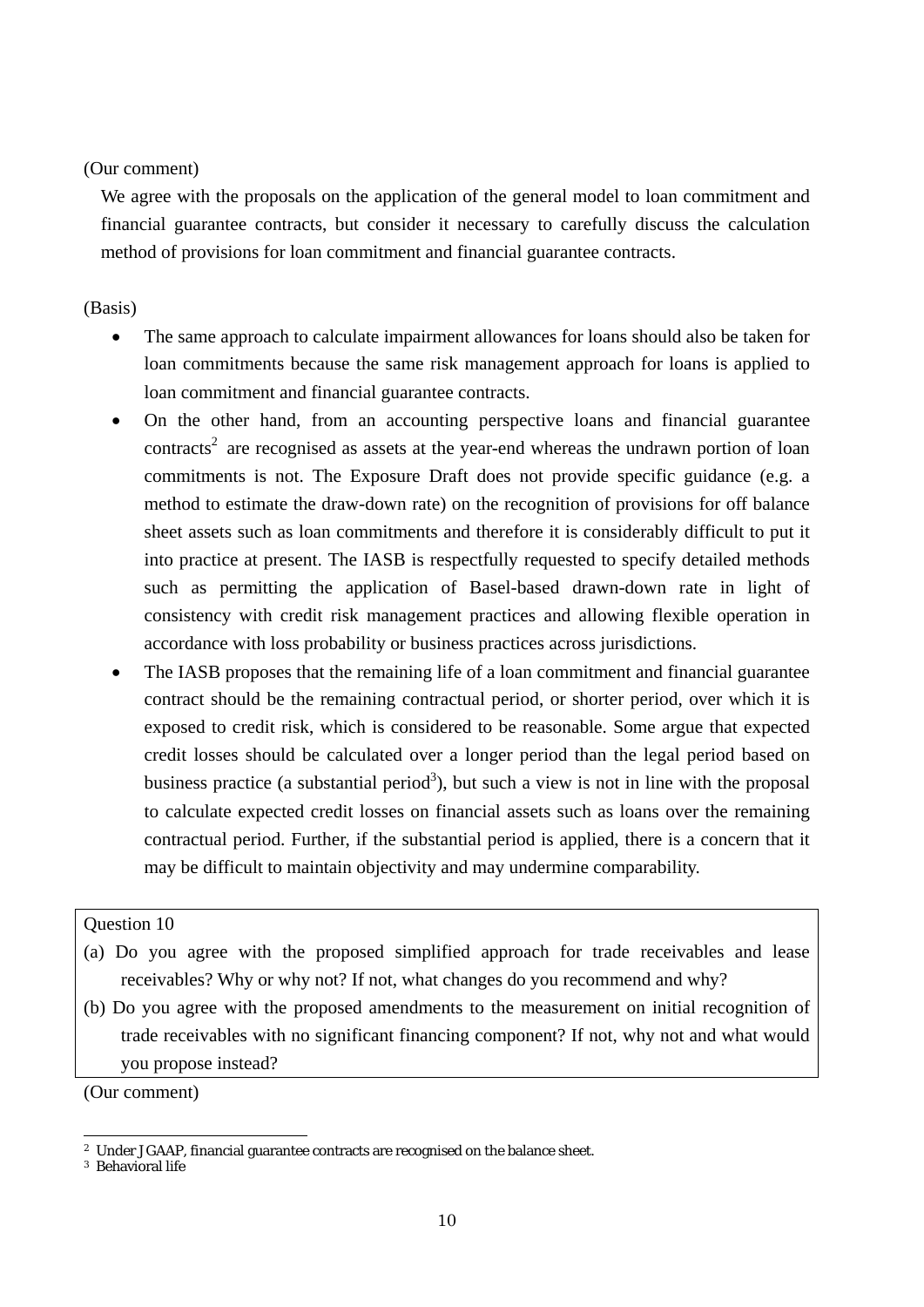(a) (b) We agree with both the proposals.

### Question 11

Do you agree with the proposals for financial assets that are credit-impaired on initial recognition? Why or why not? If not, what approach would you prefer?

#### (Our comment)

We disagree with the proposals for financial assets that are credit-impaired on initial recognition.

#### (Basis)

 Applying an accounting treatment to financial assets that have objective evidence of impairment on initial recognition that is different from that for other financial assets is inconsistent with credit risk management practices. Further, if the initial expected credit loss on a financial instrument is reflected in the effective interest rate in some cases and is not reflected in other cases, depending on whether such a financial instrument has objective evidence of impairment on initial recognition, such a difference may confuse the financial statement users and further complicate the practices for the financial statement preparers. Therefore, the benefits of this proposal do not outweigh its costs.

#### Question 12

- (a) What lead time would you require to implement the proposed requirements? Please explain the assumptions that you have used in making this assessment. As a consequence, what do you believe is an appropriate mandatory effective date for IFRS 9? Please explain.
- (b) Do you agree with the proposed transition requirements? Why or why not? If not, what changes do you recommend and why?
- (c) Do you agree with the proposed relief from restating comparative information on transition? If not, why?

# (Our comment)

- (a) A longer lead time than generally granted would be required given multiple standards will be implemented at the same time.
- (b)(c) We agree with these proposals and also request that IFRS 1 be amended so that the proposed transition requirements, etc. can be applied to first-time adopters.

### (Basis)

(a) Lead time

Financial statements prepared by financial institutions mostly consist of financial